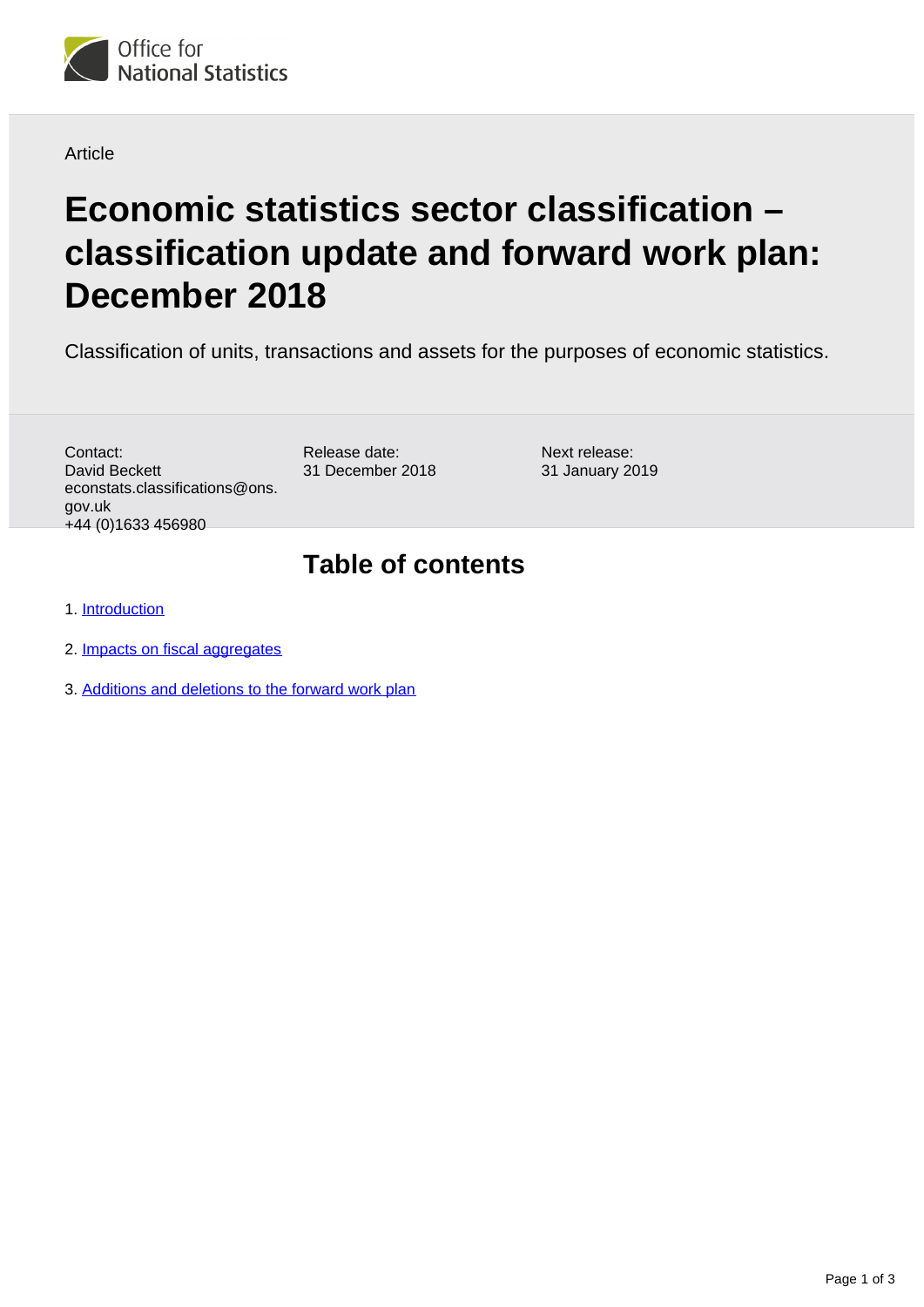## <span id="page-1-0"></span>**1 . Introduction**

Our economic statistics are produced in accordance with international rules and guidance. Central to this are the legally binding rules set forth in the European System of Accounts 2010: ESA 2010 and accompanying Manual on Government Deficit and Debt (MGDD). These include rules on classifying statistical units (organisations or bodies) and the transactions they engage in. A summary of these, and our approach to their application, can be found on our [economic statistics classification page.](https://www.ons.gov.uk/methodology/classificationsandstandards/economicstatisticsclassifications)

The [forward work plan \(xls, 69KB\)](https://www.ons.gov.uk/file?uri=/methodology/classificationsandstandards/economicstatisticsclassifications/introductiontoeconomicstatisticsclassifications/dec2018fwp.xls) sets out the units and transactions that we expect to assess and classify in the coming 12 to 18 months. There is high demand for classification assessments and at any one time we progress many active cases, with new cases often arising. These include confidential assessments of government and devolved administration policy proposals (as explained in our *[classification process](https://www.ons.gov.uk/methodology/classificationsandstandards/economicstatisticsclassifications/ukeconomicstatisticssectorandtransactionclassificationstheclassificationprocess)*); we do not announce or discuss such policy proposal assessments as a matter of course in order to afford policy-makers the space to develop policy. At such a time that a policy is implemented we will publish a [classification decision](https://www.ons.gov.uk/methodology/classificationsandstandards/economicstatisticsclassifications/ukeconomicstatisticssectorandtransactionclassificationstheclassificationprocess).

As such, the forward work plan does not cover all cases that will arise over the coming 12 to 18 months; furthermore, minor cases (with smaller statistical and policy impacts) will be assessed as resources allow. The cases scheduled in this article have been prioritised due to:

- the significant impact they will have on important statistics (an impact of at least £1 billion on the government deficit or £10 billion on government debt)
- their importance to public policy
- their priority for Eurostat

### <span id="page-1-1"></span>**2 . Impacts on fiscal aggregates**

Approximate potential impacts on fiscal aggregates are given. The fiscal aggregates are:

- public sector net borrowing and public sector net debt for the UK
- general government consolidated gross debt and general government net borrowing for European measures

The impact described would occur only if an organisation's classification status changes from public to private sector (or the other way around), or if a new organisation is classified to the public sector. Transactional classifications can also impact the fiscal aggregates.

For indicative impacts on fiscal aggregates the following definitions are used:

- small: less than £100 million change
- medium: between £100 million and £1 billion change
- large: more than £1 billion change